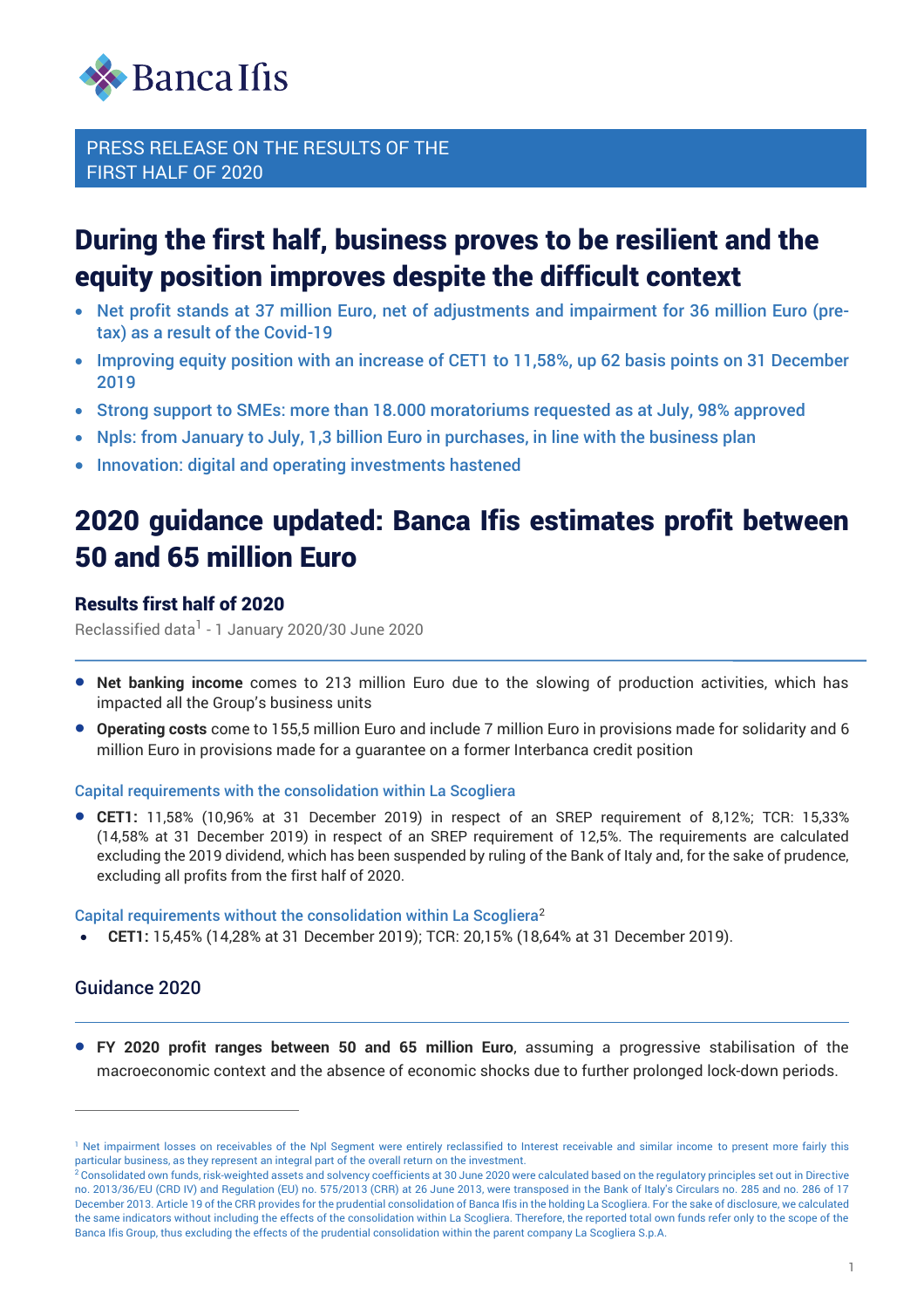

#### Mestre (Venice), 6 August 2020 – The Board of Directors of Banca Ifis, met today and chaired by Deputy Chairman Ernesto Fürstenberg Fassio, approved the results for the first half of 2020.

"The first half of the year has confirmed the validity of the strategy and financial solidity of Banca Ifis, in an absolutely unprecedented macroeconomic context. During the year of the Covid-19 pandemic, one of the worst in recent decades, **Banca Ifis closes the first half showing a profit, strengthening its equity and speeding up investments**", **Luciano Colombini, Chief Executive Officer of Banca Ifis**, explains. "Even in this difficult outlook, the Bank has shown **considerable resilience** thanks to the **specificity of its business model**, based, on the Enterprise front, on the disbursement of mainly short-term loans and, on the Npl side, on the definition of sustainable repayment plans, with an average term of approximately 7 years.

**During the first six months, the Bank recorded net profit of 37 million Euro**, net of adjustments and impairment for 36 million Euro (pre-tax) reasonably to be considered as a result of the Covid-19. Moreover, the lock-down and closure of the courts led to a slow-down of the Commercial & Corporate Banking Segment business and of the Npl segment collection business, thereby generating additional direct and indirect impacts.

Consolidated **CET1**, calculated excluding the 2019 dividend, which was suspended on the instruction of the Bank of Italy and, for the sake of prudence, excluding profits of the first half of 2020, **came to 11,58%, up 62 basis points** on 31 December 2019**.** The same ratio, without considering the effects of the regulatory consolidation into La Scogliera, would be 15,45% (14,28% as at 31 December 2019). **Funding remained stable in both the retail and institutional components.** I would like to point out that during the half-year, despite the macroeconomic uncertainty, Banca Ifis in any case **speeded up the innovation and digital transformation of the business and operative model** and, with respect to the forecasts given at the start of the year, expects to increase investments in digitisation.

Over the last few months, the Group has never stopped **operating efficiently and with real faith**. Amidst the lock-down, we successfully completed a strategic deal, acquiring 70,77% of Farbanca, a transaction that will, thanks to the synergies with Credifarma, allow us to create a leading pole in loans to pharmacies; additionally, late June, we completed an important **rebranding project** that will improve the Bank's positioning and assure a better communication of our business and products. During the period, certain operations were completed, such as the sale of the property in Corso Venezia, Milan, which resulted in a capital gain of 24,2 million Euro and the issue of a bond worth 400 million Euro at more favourable conditions than originally expected and which, in the current market context, are no longer feasible. We have also diversified funding, exporting our offer of deposit accounts on the German savings market, thanks to an agreement with the fintech Raisin.

On the **Commercial** side, we guaranteed **businesses our support**, approving more than 98% of the more than 18.000 moratorium applications received. We stipulated an important agreement with the EIB whereby to finance and support the SMEs impacted by the Covid-19. And this latter measure, which comes in addition to the numerous activities and services made available by the Bank both during the lock-down and in the more difficult phase of recovery of production activities.

In terms of **Npls**, just as envisaged in the business plan, **from January to July, we took over 1,3 billion Euro** in nonperforming exposures and are currently taking part in 15 transfer processes for an equivalent nominal amount of approximately 1,9 billion Euro. The purchases finalised in the last months will make a good contribution towards the Bank's profitability over the next two years, thanks to proactive, diversified collection activities".

"The scenario we face remains uncertain. However, if we assume a progressive stabilisation of the macroeconomic context and no further lock-down periods, **for FY 2020 we hope to achieve net profits ranging between 50 and 65 million Euro.** In actual fact, for the second half, also in light of July's collections of 25 million Euro as compared with the average of 17 million per month in the second quarter, we expect to see a progressive improvement in the Npl Segment, which should go back to operating fully in the last quarter of the year. The quality of credit in the Commercial & Corporate Banking Segment will depend on the speed of the economic recovery and may be impacted by the end of moratoriums. I do, however, remain very positive about the quality of our assets: our trade receivables, totalling 5,2 billion Euro, include approximately 800 million Euro in loans to the public administration. The remainder of the portfolio is well diversified, in terms of size, Segment and enterprises", **Luciano Colombini** concludes.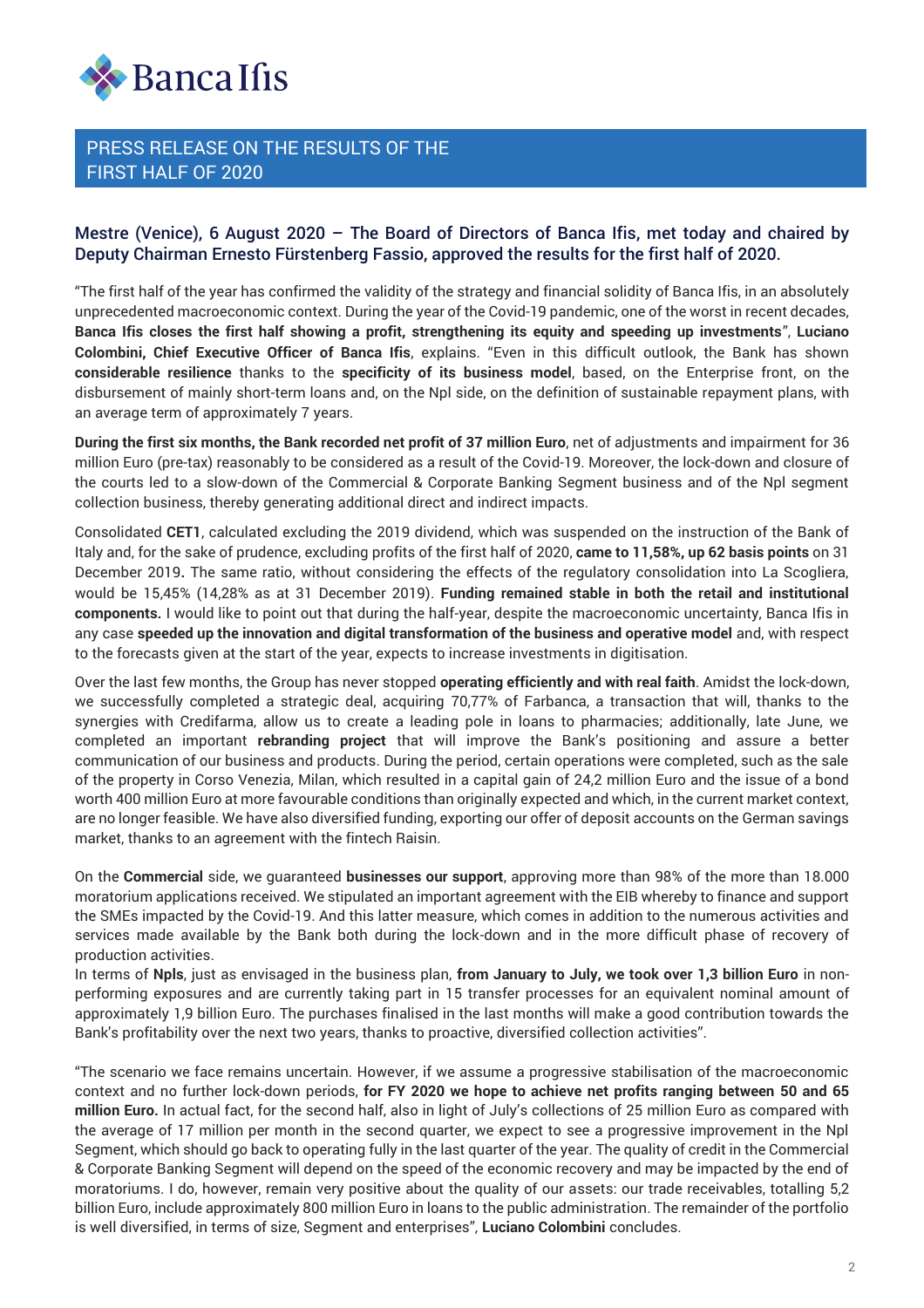

## **Highlights**

RECLASSIFIED DATA<sup>1</sup>

In order to fully implement the Group's business model, as envisaged by the 2020-2022 Business Plan, changes have been made to the operating Segments as they were previously structured: the Enterprises Segment, renamed Commercial & Corporate Banking groups together the commercial activities intended for enterprises and excludes the portfolios of loans disbursed by Interbanca before the acquisition and set to run-off (previously aggregated into the Enterprises Segment); the Npl Segment has been kept in line with the past, while the Segment, now called Governance & Non-Core Services, has been integrated into the Non-Core section, which includes the portfolios excluded from Commercial & Corporate Banking.

In addition, Segment reporting relating to income statement components has been expanded to include a view of results at the level of net profit.

The comparative information in this document has been restated in line with the new Segment reporting.

#### The main economic items of the Banca Ifis Group's results for the first half of 2020, are set out below.

#### Net banking income**<sup>1</sup>**

Net banking income comes to 212,8 million Euro, down 23,8% on the 279,2 million Euro booked for the same period of 2019.

The Covid-19 health emergency led to a lock-down of economic-production activities in March and April 2020. This in turn resulted in a reduction in margins in all Segments and, in particular, those in which operations are connected with the legal system, which suffered the closure of courts, making it impossible to proceed with legal debt collection measures. In addition to this, there was a physiologically lesser contribution towards the release of PPA<sup>3</sup> , the effects of which in the first half of 2020, equal to 19,6 million Euro were substantively halved as compared with the same period of last year (37,5 million Euro); this lesser contribution is further highlighted by the early repayments that took place in 2019.

The net banking income of the Commercial & Corporate Banking Segment amounted to 106,1 million Euro, down 11,2% on 30 June 2019. The Factoring Area (-10,5%), Leasing Area (-8,8%) and Corporate Banking & Lending Area are down, recording a reduction of 22,1%, mainly due to the lesser contribution of the "reversal PPA"<sup>3</sup> as compared with the same period of 2019.

## Net impairment losses**<sup>1</sup>**

Net credit risk losses at 30 June 2020, come to 33,3 million Euro, -4,9% on the 35,0 million Euro booked at 30 June 2019. Against the increase in the Leasing Area, connected with the migration of performing counterparties to a higher risk status, which led to a growth of approximately 4,1 million Euro in the Area adjustments, we have lesser provisions made in the Factoring Area, which during the first half of 2019 had been negatively impacted by adjustments made to certain counterparties that were individually significant.

## Operating costs

Operating costs rise 11,6%, totalling 155,5 million Euro (139,3 million Euro at 30 June 2019). The increase of 16,2 million Euro is mainly due to 6,9 million Euro in provisions made for solidarity and 6 million in provisions made for a guarantee on a former Interbanca credit position.

<sup>&</sup>lt;sup>1</sup> Net impairment losses on receivables of the Npl Segment were entirely reclassified to Interest receivable and similar income to present more fairly this particular business, as they represent an integral part of the overall return on the investment.

 $^\mathrm{3}$  "Reversal PPA" means the breakdown of the difference between the fair value as measured in the business combination and the carrying amount of the receivables recognised by the former GE Capital Interbanca Group - acquired on 30 November 2016 - over time.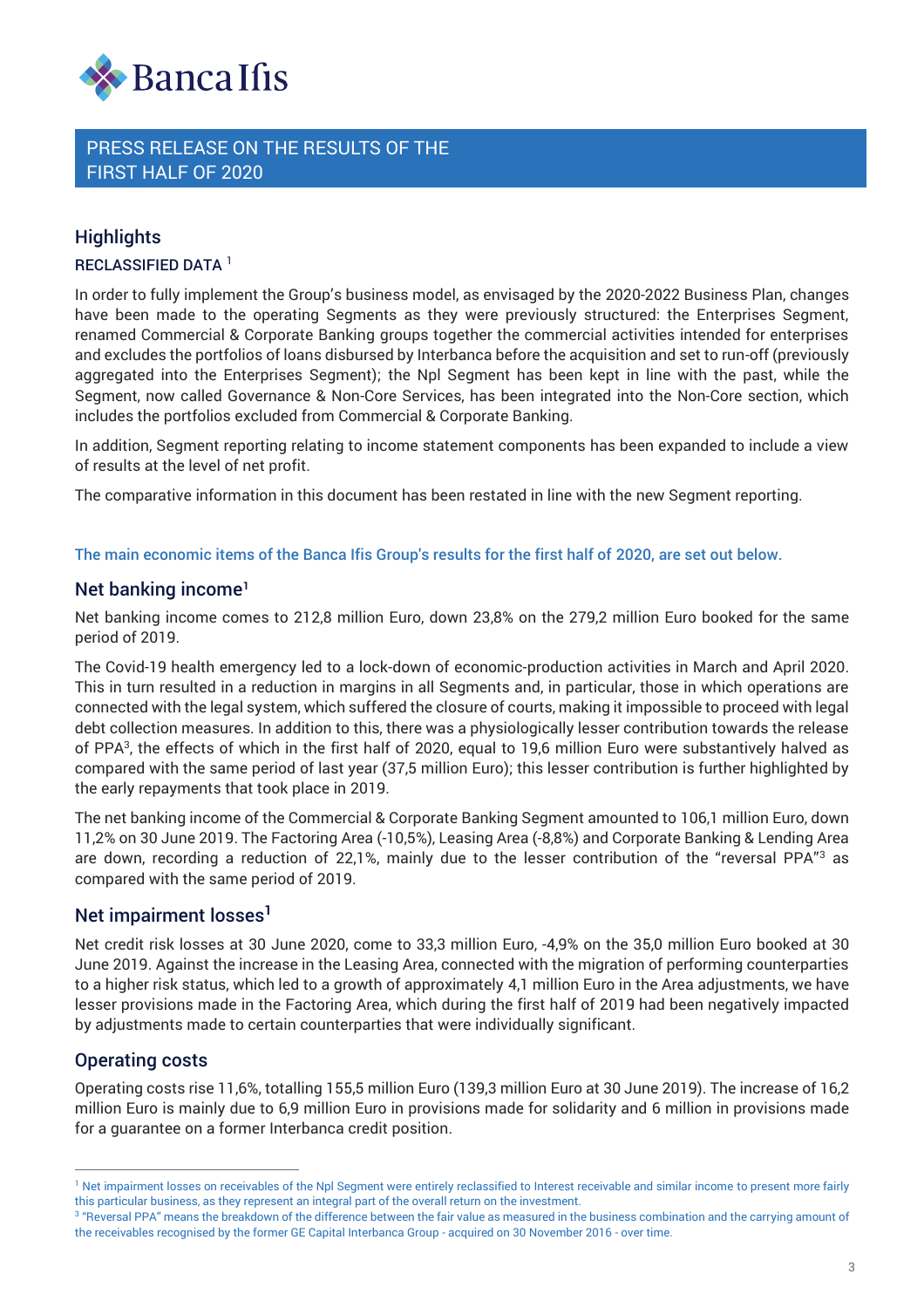

In detail, personnel expenses, of 60,7 million Euro, record a reduction of 5,4% (64,2 million Euro at 30 June 2019) mainly due to the lesser provisions for variable remuneration. The number of Group employees at 30 June 2020 is 1.745 as compared with 1.793 of 30 June the previous year.

The other administrative expenses at 30 June 2020, come to 82,1 million Euro, dropping by 28,2% on 30 June 2019. In particular, we note that other administrative expenses at 30 June 2019 included 30,9 million Euro in expenses relating to the settlement of certain tax disputes regarding the former subsidiary Interbanca, the economic impact of which is fully offset in the item "other net operating income" for 38,5 million Euro (including the related tax effect) against the activation of outstanding guarantees. Without considering this effect, administrative expenses drop by 1,7%. The change is mainly due to the lesser costs for the purchase of goods and services and lesser indirect taxes and duties, only partially offset by higher costs for professional services. Net allocations to provisions for risks and charges amounted to 16,3 million Euro compared with 6,4 million Euro at 30 June 2019. Growth on the corresponding period of the previous year is due to the provision made for 6,9 million Euro relative to the solidarity provision and greater provisions for commitments to disburse provisions and guarantees, mainly in connection with a position of the former Interbanca.

In a similar fashion to other administrative expenses, without considering the effects of indemnities for the definition of tax litigation of the former Interbanca, other net operating income, of 12,2 million Euro drop by 20,8% on the same period of the previous year. These mainly refer to revenue from the recovery of expenses charged to third parties. The relevant cost item is included in other administrative expenses, namely under legal expenses and indirect taxes, as well as recoveries of expenses associated with leasing operations, in line with the same period of last year.

Pre-tax profit from continuing operations amounted to 48,2 million Euro (-53,9% compared to 30 June 2019). A result on which, despite the positive effect deriving from the sale of the Milan property for 24,2 million Euro, the effect of the adjustments and impairment reasonably considered as linked to the Covid-19 had a negative impact for approximately 36 million Euro and a provision of 6,9 million Euro was made for solidarity for voluntary redundancies.

## Group net profit for the period

At 30 June 2020, net profit came to 36,8 million Euro as compared with the 68,3 million Euro at 30 June 2019.

## Focus on individual Segments

Highlights of the contributions of the various segments to the operating and financial results for the period ended 30 June 2020 are provided below:

Net profit of the **Commercial & Corporate Banking Segment** comes to 22,1 million Euro, down 18,7% as compared with the first half of last year. This negative change is due to the reduction of net banking income for 13,4 million Euro, partially offset by lesser value adjustments to credit risk for 4,0 million Euro. Operating costs dropped by a total of 3,1 million Euro on the figure recorded for the first half of 2019.

• The contribution made by the Factoring Area towards net banking income booked by the Commercial & Corporate Banking Segment came to 72,5 million Euro during the half, down 10,5% on the same period of last year. This result was due to both a lower contribution to net interest income (down by 2,3 million Euro) and net commissions (down by 6,2 million Euro). The half-year performance shows that this negative effect is mainly concentrated in the second quarter of 2020, a period in which the net interest margin decreased by 7,2 million Euro (net interest income down by 3,1 million Euro and net commissions down by 4,1 million Euro).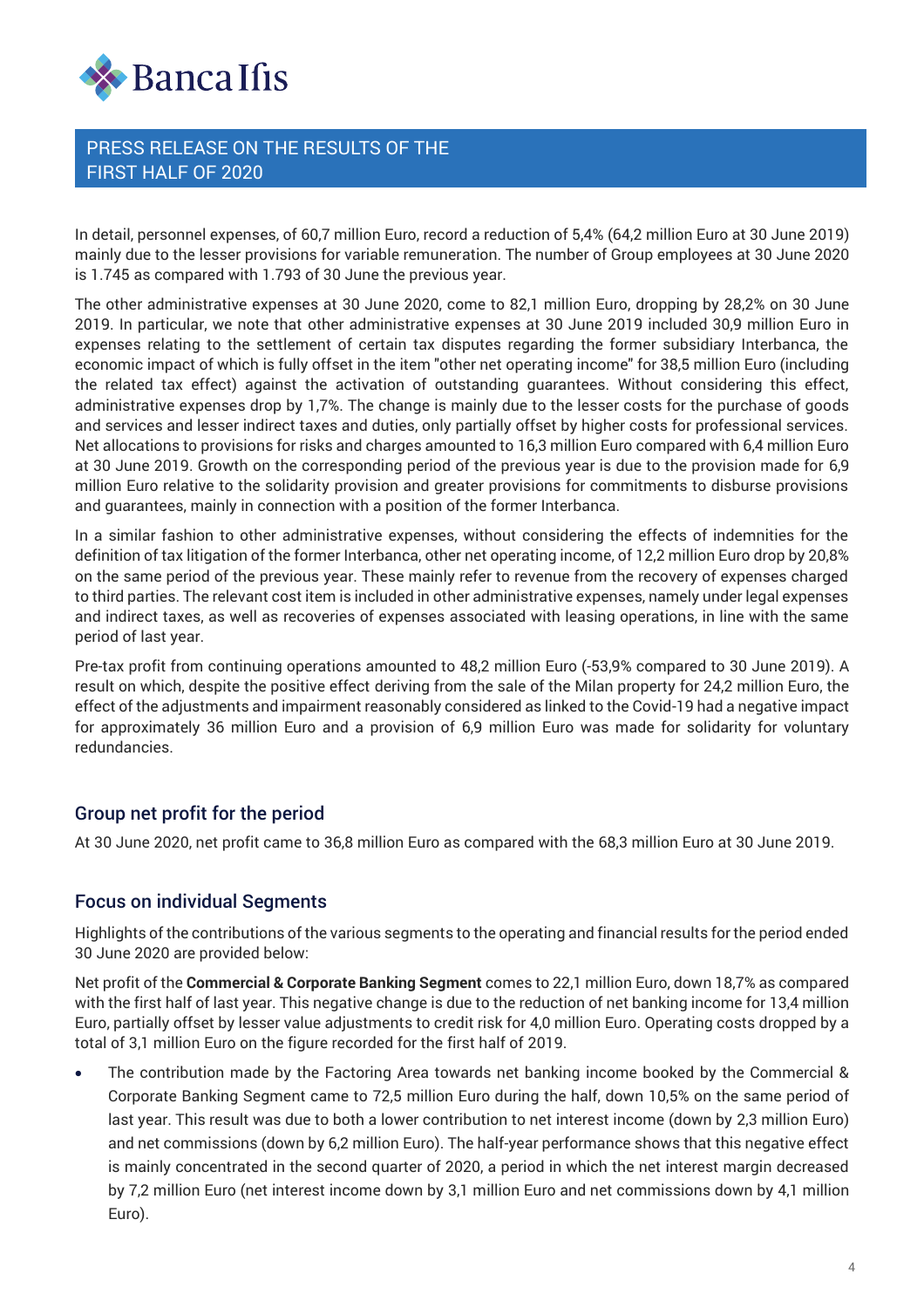

- Net banking income for the Leasing Area come to 24,8 million Euro, down 8,8% on 30 June 2019; this negative change is due to the combined effect of a higher cost of funding of approximately 1,4 million Euro, due to an increase in figurative interest recognised to the Governance & Non-Core Services Segment and lesser margins of around 1,0 million Euro.
- Net banking income of the Corporate Banking & Lending Area, of 8,7 million Euro at 30 June 2020, shows a decline of 2,5 million Euro on the same period of last year. The negative change mainly refers to the "Other components of net banking income" and is due to the reduction in the fair value of the units of UCITSs held in the portfolio, which accounted for approximately 2 million Euro. This effect is due to the worsening of risk factors (liquidity and credit) during the half, negatively impacted by the instability of markets in the current context.

Net banking income of the **Npl Segment**<sup>1</sup> comes to 73,0 million Euro as compared with 125,5 million Euro at 30 June 2019 and is characterised by the following entries.

- "Interest income from amortised cost", referring to the interest accruing at the original effective interest rate, was up 9,3% from 63 million Euro to 68,9 million Euro, largely thanks to the increase in receivables measured at amortised cost, the greater contribution by which is related for 34,3 million Euro to writs, attachments of property, and garnishment orders (ODA), and for 13,4 million Euro to settlement plans.
- By contrast, the reduction of "Other components of net interest income from change in cash flow" includes the economic effect deriving from the change in cash flows expected as a result of the greater or lesser collections made or expected in respect of the previous forecasts. This component goes from 62,7 million Euro to 14,6 million Euro, down 76,8%. The negative change in the item suffers the closure of courts in March, April and May, which significantly reduced, in comparison with the same period of 2019, the capacity to obtain writs, attachments of property and garnishment orders (ODA), as well as reducing door-to-door amicable debt collection activities.
- Net commission income is essentially in line with the same period of the previous year and is almost entirely attributable to the contribution made by commission income from servicing on third party portfolios.

Operating costs decline by 10,5%, going from 73,2 million Euro in the first half of 2019 to 65,6 million Euro in 2020. The change is mainly due to the variable costs connected with debt collection and, in particular, those relating to legal collection. As for revenues, the court closure due to the Covid-19 emergency and the general lock-down resulted in the halt of a series of costly lawsuits used by the Segment to increase its chance of collection.

Net profit for the period is down by more than 84,8% or approximately 31,4 million Euro in absolute value, the determinant factors of which are mainly due, as specified previously, to external negative factors that have struck the whole of the national economic system.

Net banking income from the **Governance & Non-Core Services Segment** totalled 33,7 million Euro, down approximately 0,6 million Euro on 30 June 2019. The negative change is due to the combined effect of the progressive reduction of the contribution of the "reversal of PPA" (down approximately 17 million Euro), only partially offset by an increase in interest income on the government securities portfolio of approximately 1,0

<sup>&</sup>lt;sup>1</sup> Net impairment losses on receivables of the Npl segment were entirely reclassified to Interest receivable and similar income to present more fairly this particular business, as they represent an integral part of the overall return on the investment.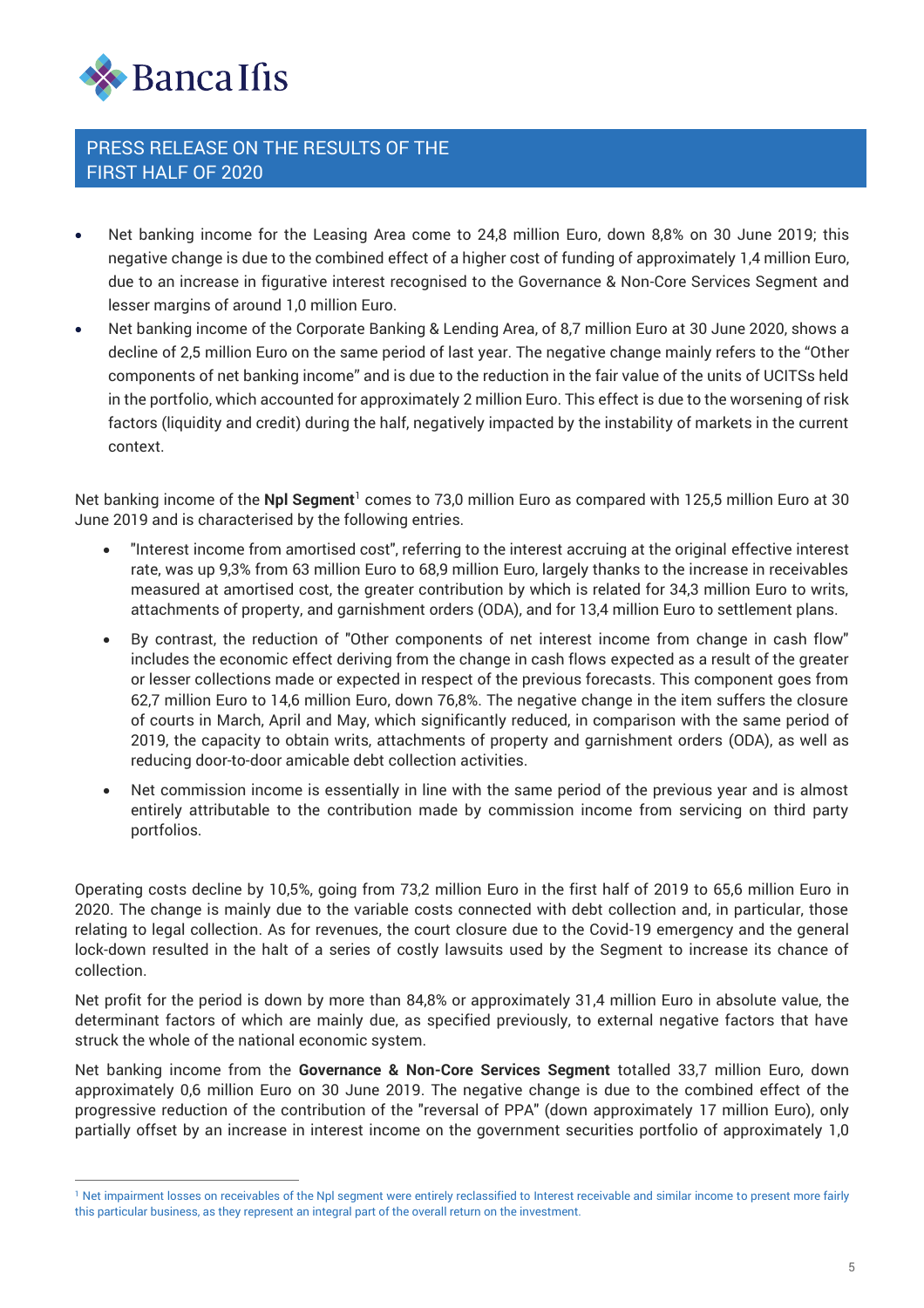

million Euro and other components of net banking income up more than 13 million Euro mainly due to income on the proprietary portfolio.

As regards the **cost of credit**, an increase is seen to net adjustments, which come to 13,4 million Euro, as compared with 11,1 million Euro for the first half of 2019. The change in value adjustments is mainly due to the collective value adjustments made to the portfolio of government securities, which suffer the increase in coverage following the expansion of the credit spreads.

Operating costs come to 32,6 million Euro, up 27,0 million Euro on the first half of 2019. The Segment costs in fact include the previously-specified provisions connected with solidarity and the provisions made for risks in view of a guarantee over a former Interbanca credit position. Moreover, the figure of 2019 benefited from the net effect of 7,6 million connected with the definition of tax litigation of the former Interbanca.

Finally, the result for the Segment includes the capital gain, net of the related selling costs, of 24,2 million Euro on the sale of the property located on Corso Venezia in Milan.

#### The breakdown of the main statement of financial position items of the Banca Ifis Group at 30 June 2020 is shown below.

#### Receivables due from customers measured at amortised cost

Total receivables due from customers measured at amortised cost amounted to 8.034,0 million Euro, up 5% on 31 December 2019. More specifically, as compared with 31 December 2019, we note that the Commercial & Corporate Banking Segment has dropped by 4,8% while the Npl Segment and the Governance & Non-Core Services Segment have respectively grown by 2,1% and 65,2%.

The Commercial & Corporate Banking Segment's net non-performing exposures totalled 230,0 million Euro at 30 June 2020, up 3,6 million Euro from 31 December 2019 (226,4 million Euro), and may be broken down as follows:

- Net non-performing exposures come to 40,3 million Euro are basically stable in terms of the ratio of net non-performing exposures to total loans (0,8%).
- The balance of net unlikely to pay positions was 97,9 million Euro, up 10,5% from the 88,6 million Euro at 31 December 2019.
- Net non-performing past due exposures come to 91,8 million Euro as compared with the 96,0 million Euro at 31 December 2019 (-4,6%) with coverage ratio of 9,7% as compared with 8,4% at 31 December 2019;

The Gross NPE ratio of the Commercial & Corporate Banking Segment is 9,1% (8,5% at 31 December 2019) and the Net NPE ratio is 4,5% (4,2% at 31 December 2019).

## Funding

During the first half of 2020, the Group continued its strategy of consolidating wholesale funding in order to ensure a better balance with respect to retail funding. In line with this strategy, no transactions were undertaken on the debt market with institutional investors during the period. At 30 June 2020, total funding came to 9.171,0 million Euro, +8,4% on the end FY 2019; the funding structure was as follows:

- **53,0% Customers**
- **12,0% Debt securities**
- **10,2% ABS**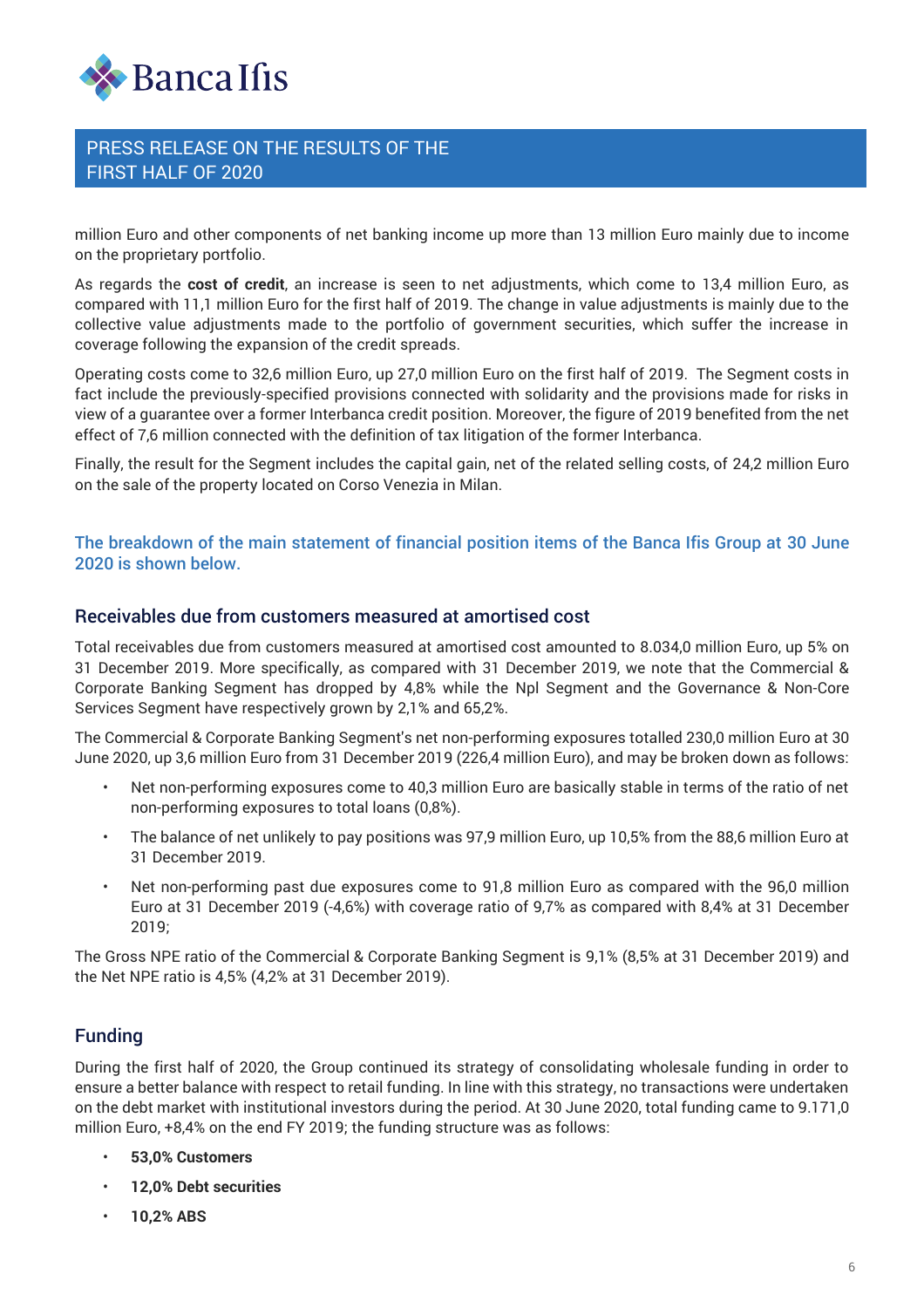

- **21,8% TLTRO**
- **3,0% Other**

Payables due to customers at 30 June 2020 come to 4.863,9 million Euro (-8,0% on 31 December 2019), essentially due to the decline in retail funding (Rendimax and Contomax), which goes from 4.791,0 million Euro at 31 December 2019 to 4.383,5 million Euro at 30 June 2020.

Payables due to banks amounted to 2.270,7 million Euro, up 136,7% compared to 31 December 2019. This increase is substantively due to the June 2020 subscription of a TLTRO III tranche worth a nominal 1.900 million Euro maturing in June 2023 and the simultaneous early repayment of the TLTRO II tranche subscribed in 2017 for a nominal 700 million Euro. This subscription is in addition to the tranche with a nominal value of 100 million subscribed in December 2019 and to time deposits with other banks for 270,9 million Euro.

Debt securities issued amounted to 2.036,3 million Euro. The item included a total of 932,8 million Euro (-18,9% compared to 31 December 2019) in securities issued by the special purpose vehicles as part of the securitisation of trade receivables launched at the end of 2016. The item also comprised 630,9 million Euro (including interest) in senior bonds issued by Banca Ifis, as well as the 410,9 million Euro (including interest) Tier 2 bond.

## Equity and ratios

At 30 June 2020, the Group's consolidated equity totalled 1.496,9 million Euro, as compared with 1.539,0 million Euro at 31 December 2019.

**The coefficients with the prudent consolidation in La Scogliera** at 30 June 2020 come to a CET1 of 11,58%<sup>4</sup> (as compared with 10,96% at 31 December 2019), a TIER1 of 12,17%<sup>4</sup> (11,56% at 31 December 2019) and Total Capital of 15,33%<sup>4</sup> (compared with 14,58% at 31 December 2019).

**The coefficients of the Banca Ifis Group alone**, without considering the effects of the consolidation in the parent company La Scogliera, at 30 June 2020 come to a CET1 of 15,45%<sup>4</sup> (as compared with 14,28% at 31 December 2019), a TIER1 of 15,45%<sup>4</sup> (14,28% at 31 December 2019) and Total Capital of 20,15%<sup>4</sup> (compared with 18,64% at 31 December 2019).

Common Equity Tier 1, Tier 1 Capital, and total Own Funds included the profits generated by the Banking Group at 30 June 2020. The same amounts instead include the profits generated by the Banking Group at 31 December 2019, net of the dividend approved and suspended.

In addition, please note that the Bank of Italy has instructed the Banca Ifis Group to adopt the following consolidated capital requirements in 2020, in continuity with 2019, including a 2,5% capital conservation buffer:

- Common equity tier 1 (CET 1 ratio) capital ratio of 8,12% with a required minimum of 5,62%;
- Tier 1 capital ratio of 10,0% with a required minimum of 7,5%;
- Total Capital ratio of 12,5% with a required minimum of 10,0%.

At 30 June 2020, the Banca Ifis Group met the above prudential requirements.

<sup>4</sup> Common Equity Tier 1, Tier 1 Capital, and total Own Funds at 30 June 2020 do not include the profits generated by the Banking Group in the first half of 2020.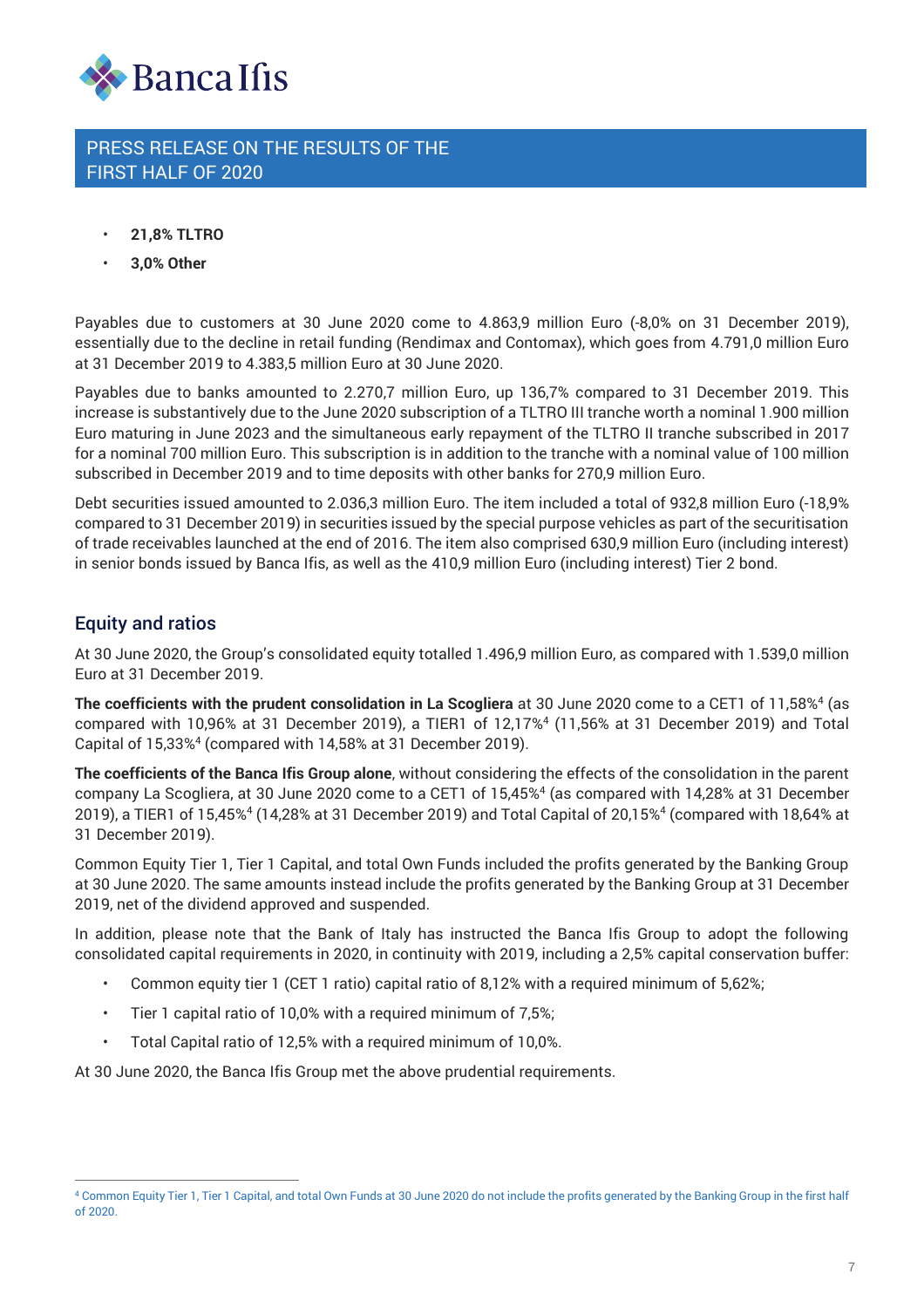

## Guidance for 2020

The macroeconomic scenario is impacted by the uncertainty as to how the Covid-19 will evolve and the speed at which production activities will resume. The Banca Ifis Group's economic and financial results will be closely linked to the evolution of the economic context.

If we hypothesise a progressive stabilisation of the macroeconomic context, the support of the central banks and governments of the economy, no further lock-down periods, a proactive management of new cases of Covidand governments of the economy, no further lock-down periods, a proactive management of new cases of Covid-<br>19 and, starting September, full operation of the courts, Banca Ifis expects to achieve **period profit for 2020 ranging between 50 and 65 million Euro**, including the booking of badwill of Farbanca.

Net banking income should range between 420 and 440 million Euro and value adjustments for credit risk losses between 85 and 100 million Euro.

| If we hypothesise a progressive stabilisation of the macroeconomic context, the support of the<br>and governments of the economy, no further lock-down periods, a proactive management of new<br>19 and, starting September, full operation of the courts, Banca Ifis expects to achieve period |                                                                                                                                                                                                                                                                                                                                                                                                                                                                                                                                                                                                                                                                                                                     |       |      |  |
|-------------------------------------------------------------------------------------------------------------------------------------------------------------------------------------------------------------------------------------------------------------------------------------------------|---------------------------------------------------------------------------------------------------------------------------------------------------------------------------------------------------------------------------------------------------------------------------------------------------------------------------------------------------------------------------------------------------------------------------------------------------------------------------------------------------------------------------------------------------------------------------------------------------------------------------------------------------------------------------------------------------------------------|-------|------|--|
|                                                                                                                                                                                                                                                                                                 | ranging between 50 and 65 million Euro, including the booking of badwill of Farbanca.                                                                                                                                                                                                                                                                                                                                                                                                                                                                                                                                                                                                                               |       |      |  |
|                                                                                                                                                                                                                                                                                                 | Net banking income should range between 420 and 440 million Euro and value adjustments for cr<br>between 85 and 100 million Euro.                                                                                                                                                                                                                                                                                                                                                                                                                                                                                                                                                                                   |       |      |  |
|                                                                                                                                                                                                                                                                                                 |                                                                                                                                                                                                                                                                                                                                                                                                                                                                                                                                                                                                                                                                                                                     |       |      |  |
|                                                                                                                                                                                                                                                                                                 | <b>Figures in Euro million</b>                                                                                                                                                                                                                                                                                                                                                                                                                                                                                                                                                                                                                                                                                      | Min.  | Max. |  |
|                                                                                                                                                                                                                                                                                                 | <b>Net banking income</b>                                                                                                                                                                                                                                                                                                                                                                                                                                                                                                                                                                                                                                                                                           | 420   | 440  |  |
|                                                                                                                                                                                                                                                                                                 | Net credit risk losses/reversals                                                                                                                                                                                                                                                                                                                                                                                                                                                                                                                                                                                                                                                                                    | (100) | (85) |  |
|                                                                                                                                                                                                                                                                                                 | Profit for the year                                                                                                                                                                                                                                                                                                                                                                                                                                                                                                                                                                                                                                                                                                 | 50    | 65   |  |
|                                                                                                                                                                                                                                                                                                 | The Banca Ifis Group transparently and promptly discloses information to the market, constai<br>information on significant events through press releases. Please visit the "Investor Relation<br>sections" of the institutional website <u>www.bancaifis.it</u> to view all press releases.                                                                                                                                                                                                                                                                                                                                                                                                                         |       |      |  |
|                                                                                                                                                                                                                                                                                                 | <b>Communication on the FY 2019 Dividend Distribution Policy</b>                                                                                                                                                                                                                                                                                                                                                                                                                                                                                                                                                                                                                                                    |       |      |  |
|                                                                                                                                                                                                                                                                                                 | On 1 April last, in accordance with the Bank of Italy's recommendation of 27 March 2020 on $\epsilon$<br>during the Covid-19 pandemic, the Board of Directors of Banca Ifis decided to act responsibly<br>guidance provided, and therefore to propose that the distribution of dividends for financial<br>postponed until at least 1 October 2020, and thus to proceed with payment after that date, pr<br>regulations or recommendations from supervisory authorities to the contrary are issued before tl<br>At today's meeting, the Board of Directors acknowledged the issue of the Bank of Italy provision c<br>which recommends that all banks abstain until 1 January 2021 from paying dividends relative to |       |      |  |
|                                                                                                                                                                                                                                                                                                 | 2020, clarifying that the limit refers to cash payments that effectively reduce the level and quality<br>Declaration of the Corporate Accounting Reporting Officer                                                                                                                                                                                                                                                                                                                                                                                                                                                                                                                                                  |       |      |  |
|                                                                                                                                                                                                                                                                                                 | Pursuant to article 154-bis, paragraph 2 of the Consolidated Law on Finance, the Corporate Accour<br>Officer, Mariacristina Taormina, declares that the financial information contained in this<br>corresponds to the related books and accounting records.                                                                                                                                                                                                                                                                                                                                                                                                                                                         |       |      |  |

## Significant events occurred in the period

The Banca Ifis Group transparently and promptly discloses information to the market, constantly publishing information on significant events through press releases. Please visit the "Investor Relations" and "Media sections" of the institutional website [www.bancaifis.it](http://www.bancaifis.it/) to view all press releases.

## Communication on the FY 2019 Dividend Distribution Policy

On 1 April last, in accordance with the Bank of Italy's recommendation of 27 March 2020 on dividend policy during the Covid-19 pandemic, the Board of Directors of Banca Ifis decided to act responsibly and follow the guidance provided, and therefore to propose that the distribution of dividends for financial year 2019 be postponed until at least 1 October 2020, and thus to proceed with payment after that date, provided that no regulations or recommendations from supervisory authorities to the contrary are issued before that date.

At today's meeting, the Board of Directors acknowledged the issue of the Bank of Italy provision of 28 July 2020, which recommends that all banks abstain until 1 January 2021 from paying dividends relative to FYs 2019 and 2020, clarifying that the limit refers to cash payments that effectively reduce the level and quality of the CET1.

## Declaration of the Corporate Accounting Reporting Officer

Pursuant to article 154-bis, paragraph 2 of the Consolidated Law on Finance, the Corporate Accounting Reporting Officer, Mariacristina Taormina, declares that the financial information contained in this press release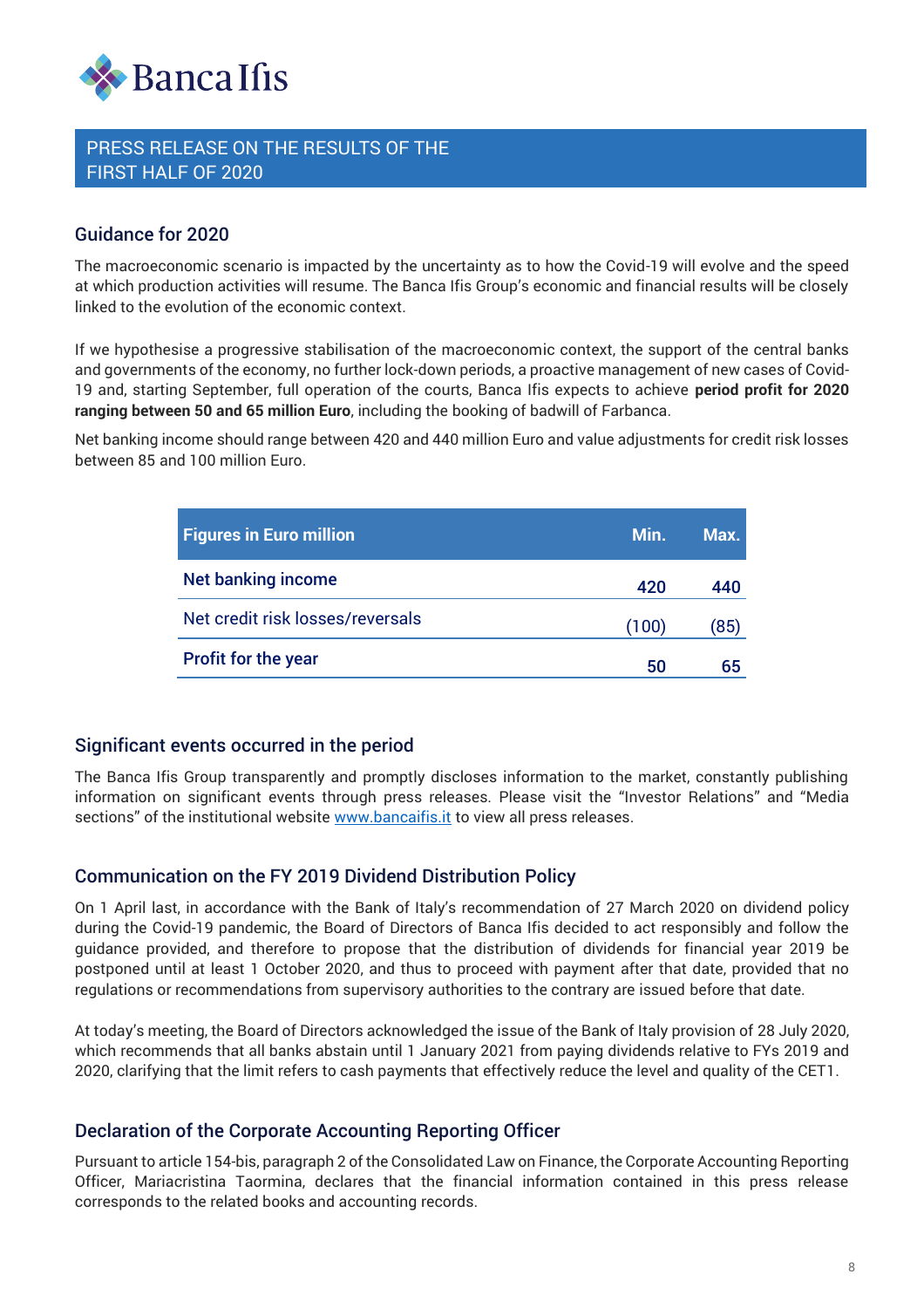

#### **Rosalba Benedetto**

Head of Communications, Marketing and External Relations Banca Ifis S.p.A. M. +39 335 5319310

#### **Eleonora Vallin**

Head of the Press Office Banca Ifis S.p.A. M. +39 342 8554140

**Martino Da Rio** Head of IR and Corporate Development Banca Ifis S.p.A. M. +39 02 24129953

**Claudia Caracausi, Davide Bruzzese** Press Office Image Building + 39 02 89011300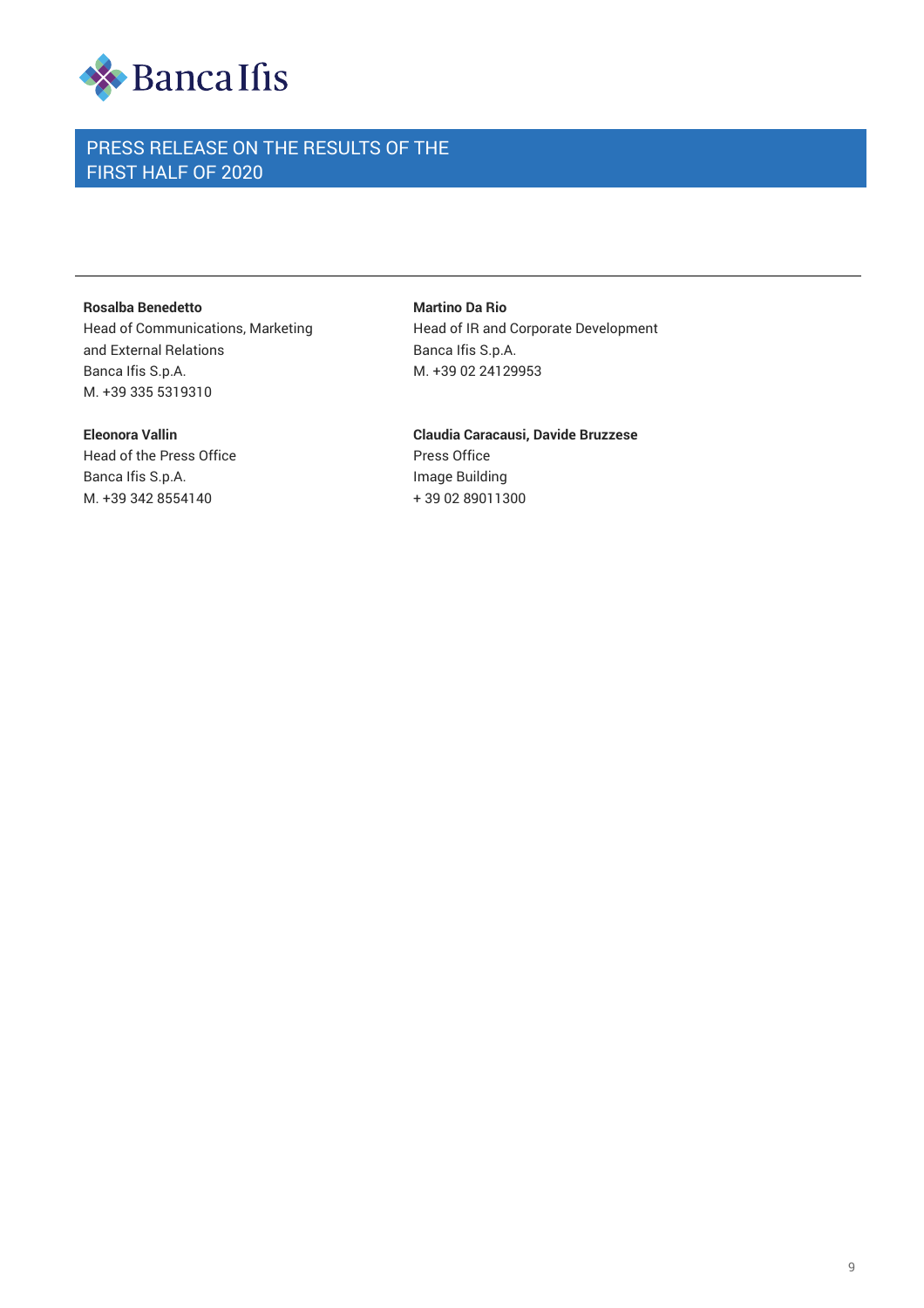

#### Consolidated Financial Statements

Net impairment losses on receivables of the NPL Segment were reclassified to Interest receivable and similar income to present more fairly this particular business, for which net impairment losses represent an integral part of the return on the investment.

## Reclassified Consolidated Statement of Financial Position

| <b>ASSETS</b>                                                                 | <b>AMOUNTS AT</b> |            | <b>CHANGE</b>   |             |
|-------------------------------------------------------------------------------|-------------------|------------|-----------------|-------------|
| (in thousands of Euro)                                                        | 30.06.2020        | 31.12.2019 | <b>ABSOLUTE</b> | %           |
| Cash and cash equivalents                                                     | 58                | 56         | $\overline{2}$  | 3,6%        |
| Financial assets measured at fair value through profit or<br>loss             | 126.647           | 137.098    | (10.451)        | $(7,6)$ %   |
| a) financial assets held for trading                                          | 24.300            | 24.313     | (13)            | $(0,1)$ %   |
| c) other financial assets mandatorily measured at fair value                  | 102.347           | 112.785    | (10.438)        | $(9,3)$ %   |
| Financial assets measured at fair value through other<br>comprehensive income | 1.146.701         | 1.173.808  | (27.107)        | $(2,3)$ %   |
| Financial assets measured at amortised cost                                   | 9.041.645         | 8.278.116  | 763.529         | 9,2%        |
| a) receivables due from banks                                                 | 1.007.613         | 626.890    | 380.723         | 60,7%       |
| b) receivables due from customers                                             | 8.034.032         | 7.651.226  | 382.806         | 5,0%        |
| <b>Equity investments</b>                                                     | 10                | 6          | 4               | 66,7%       |
| Property, plant and equipment                                                 | 108.976           | 106.301    | 2.675           | 2,5%        |
| Intangible assets                                                             | 60.632            | 60.919     | (287)           | $(0,5)$ %   |
| of which:                                                                     |                   |            |                 |             |
| - goodwill                                                                    | 39.513            | 39.542     | (29)            | $(0,1)$ %   |
| Tax assets:                                                                   | 385.780           | 391.185    | (5.405)         | $(1,4)$ %   |
| a) current                                                                    | 53.476            | 56.869     | (3.393)         | $(6,0)$ %   |
| b) deferred                                                                   | 332.304           | 334.316    | (2.012)         | $(0,6)$ %   |
| Non-current assets and disposal groups                                        |                   | 25.560     | (25.560)        | $(100,0)$ % |
| Other assets                                                                  | 381.872           | 352.975    | 28.897          | 8,2%        |
| <b>Total assets</b>                                                           | 11.252.321        | 10.526.024 | 726.297         | 6,9%        |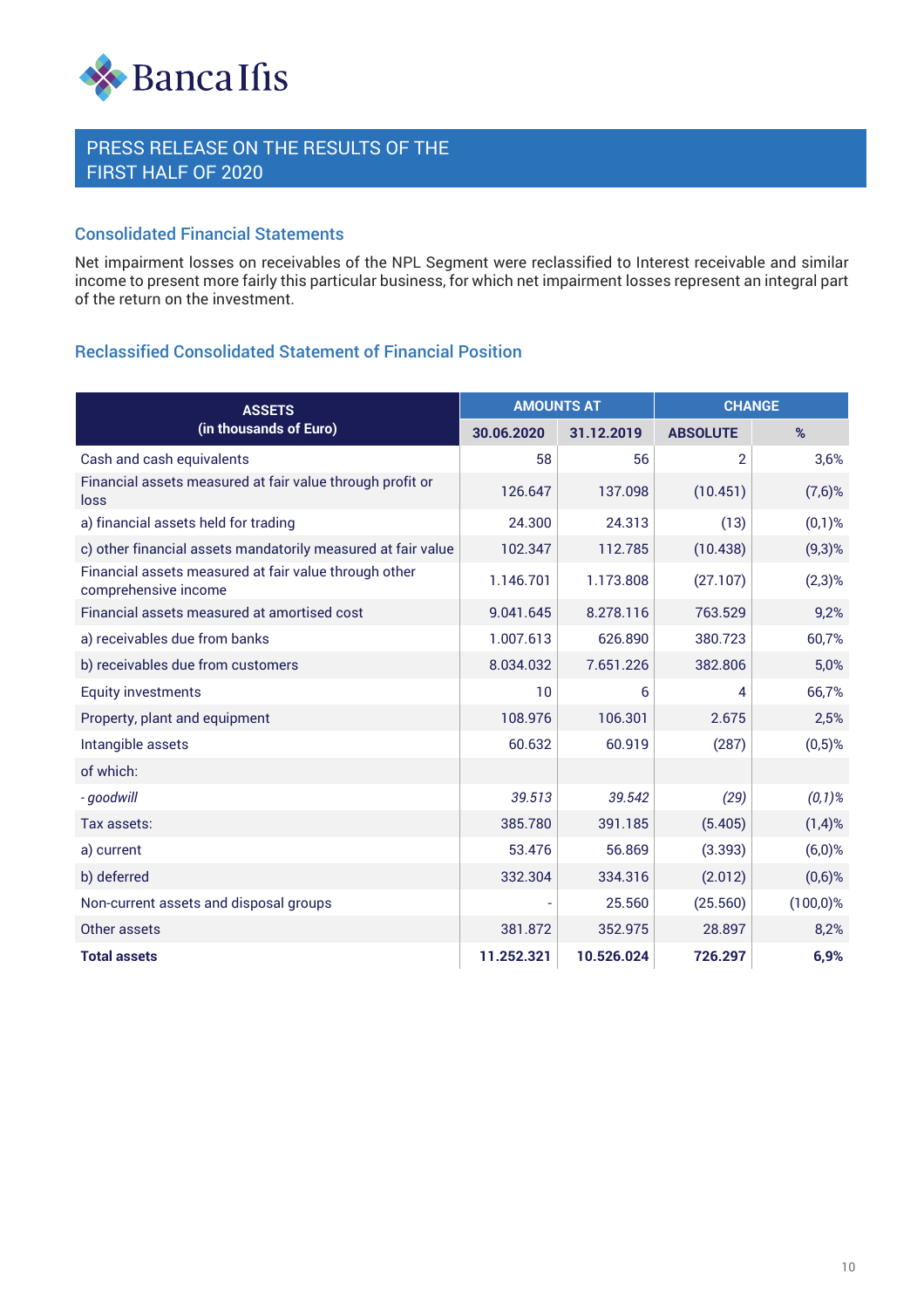

| <b>LIABILITIES AND EQUITY</b>                          | <b>AMOUNTS AT</b> |            | <b>CHANGE</b>   |             |
|--------------------------------------------------------|-------------------|------------|-----------------|-------------|
| (in thousands of Euro)                                 | 30.06.2020        | 31.12.2019 | <b>ABSOLUTE</b> | %           |
| Financial liabilities measured at amortised cost       | 9.171.039         | 8.463.245  | 707.794         | 8,4%        |
| a) payables due to banks                               | 2.270.742         | 959.477    | 1.311.265       | 136,7%      |
| b) payables due to customers                           | 4.863.949         | 5.286.239  | (422.290)       | $(8,0)$ %   |
| c) debt securities issued                              | 2.036.348         | 2.217.529  | (181.181)       | $(8,2)$ %   |
| Financial liabilities held for trading                 | 22.130            | 21.844     | 286             | 1,3%        |
| <b>Tax liabilities:</b>                                | 47.367            | 69.018     | (21.651)        | $(31,4)$ %  |
| a) current                                             | 13.310            | 28.248     | (14.938)        | $(52, 9)$ % |
| b) deferred                                            | 34.057            | 40.770     | (6.713)         | $(16,5)$ %  |
| Other liabilities                                      | 457.324           | 390.022    | 67.302          | 17,3%       |
| Post-employment benefits                               | 10.088            | 9.977      | 111             | 1,1%        |
| Provisions for risks and charges:                      | 47.425            | 32.965     | 14.460          | 43,9%       |
| a) commitments and guarantees granted                  | 10.925            | 3.952      | 6.973           | 176,4%      |
| c) other provisions for risks and charges              | 36.500            | 29.013     | 7.487           | 25,8%       |
| <b>Valuation reserves</b>                              | (20.153)          | (3.037)    | (17.116)        | n.s.        |
| <b>Reserves</b>                                        | 1.321.361         | 1.260.238  | 61.123          | 4,9%        |
| Share premiums                                         | 102.491           | 102.285    | 206             | 0,2%        |
| Share capital                                          | 53.811            | 53.811     |                 | 0,0%        |
| Treasury shares (-)                                    | (2.948)           | (3.012)    | 64              | $(2,1)$ %   |
| Equity attributable to non-controlling interests (+/-) | 5.630             | 5.571      | 59              | 1,1%        |
| Profit (loss) for the period $(+/-)$                   | 36.756            | 123.097    | (86.341)        | $(70,1)$ %  |
| <b>Total liabilities and equity</b>                    | 11.252.321        | 10.526.024 | 726.297         | 6,9%        |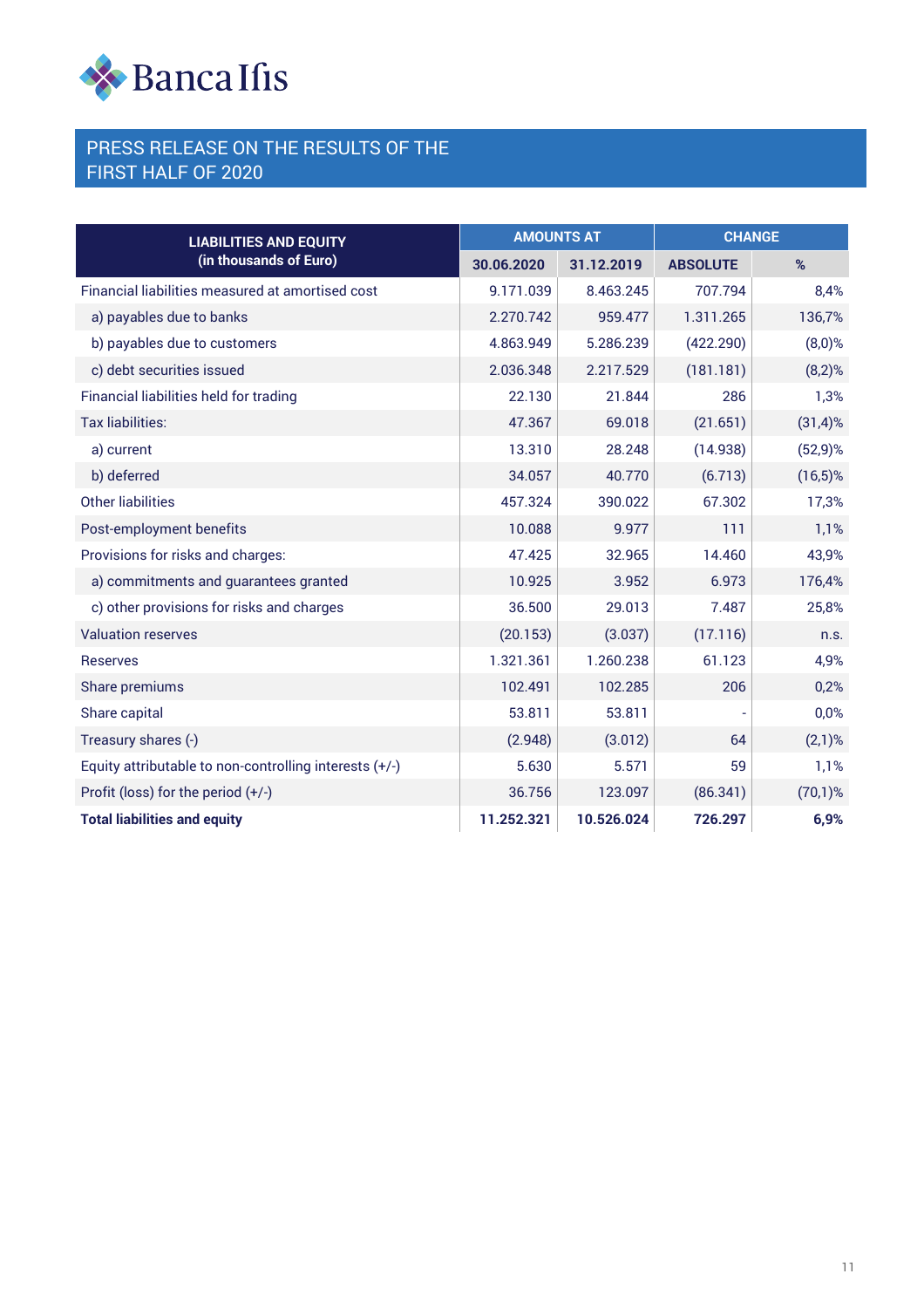

## Reclassified Consolidated Income Statement

| <b>ITEMS</b>                                                                              | 1 <sup>st</sup> HALF |           | <b>CHANGE</b>   |             |
|-------------------------------------------------------------------------------------------|----------------------|-----------|-----------------|-------------|
| (in thousands of Euro)                                                                    | 2020                 | 2019      | <b>ABSOLUTE</b> | %           |
| <b>Net interest income</b>                                                                | 169.679              | 233.557   | (63.878)        | $(27, 4)$ % |
| <b>Net commission income</b>                                                              | 39.807               | 46.539    | (6.732)         | $(14,5)$ %  |
| Other components of net banking income                                                    | 3.305                | (899)     | 4.204           | n.s.        |
| <b>Net banking income</b>                                                                 | 212.791              | 279.197   | (66.406)        | $(23,8)\%$  |
| Net credit risk losses/reversals                                                          | (33.340)             | (35.046)  | 1.706           | $(4,9)$ %   |
| <b>Net profit (loss) from financial activities</b>                                        | 179.451              | 244.151   | (64.700)        | $(26,5)$ %  |
| Administrative expenses:                                                                  | (142.745)            | (178.518) | 35.773          | $(20,0)$ %  |
| a) Personnel expenses                                                                     | (60.680)             | (64.163)  | 3.483           | $(5,4)$ %   |
| b) Other administrative expenses                                                          | (82.065)             | (114.355) | 32.290          | $(28,2)$ %  |
| Net allocations to provisions for risks and charges                                       | (16.301)             | (6.372)   | (9.929)         | 155,8%      |
| Net impairment losses/reversals on property, plant and<br>equipment and intangible assets | (8.597)              | (8.276)   | (321)           | 3,9%        |
| Other operating income/expenses                                                           | 12.185               | 53.916    | (41.731)        | $(77,4)$ %  |
| <b>Operating costs</b>                                                                    | (155.458)            | (139.250) | (16.208)        | 11,6%       |
| Gains (Losses) on disposal of investments                                                 | 24.161               | (408)     | 24.569          | n.s.        |
| Pre-tax profit (loss) from continuing operations                                          | 48.154               | 104.493   | (56.339)        | $(53, 9)$ % |
| Income taxes for the period relating to continuing<br>operations                          | (11.332)             | (36.185)  | 24.853          | $(68,7)$ %  |
| <b>Profit for the period</b>                                                              | 36.822               | 68.308    | (31.486)        | $(46,1)$ %  |
| Profit (Loss) for the period attributable to non-controlling<br><b>interests</b>          | 66                   | 42        | 24              | 57,1%       |
| Profit for the period attributable to the Parent company                                  | 36.756               | 68.266    | (31.510)        | $(46,2)\%$  |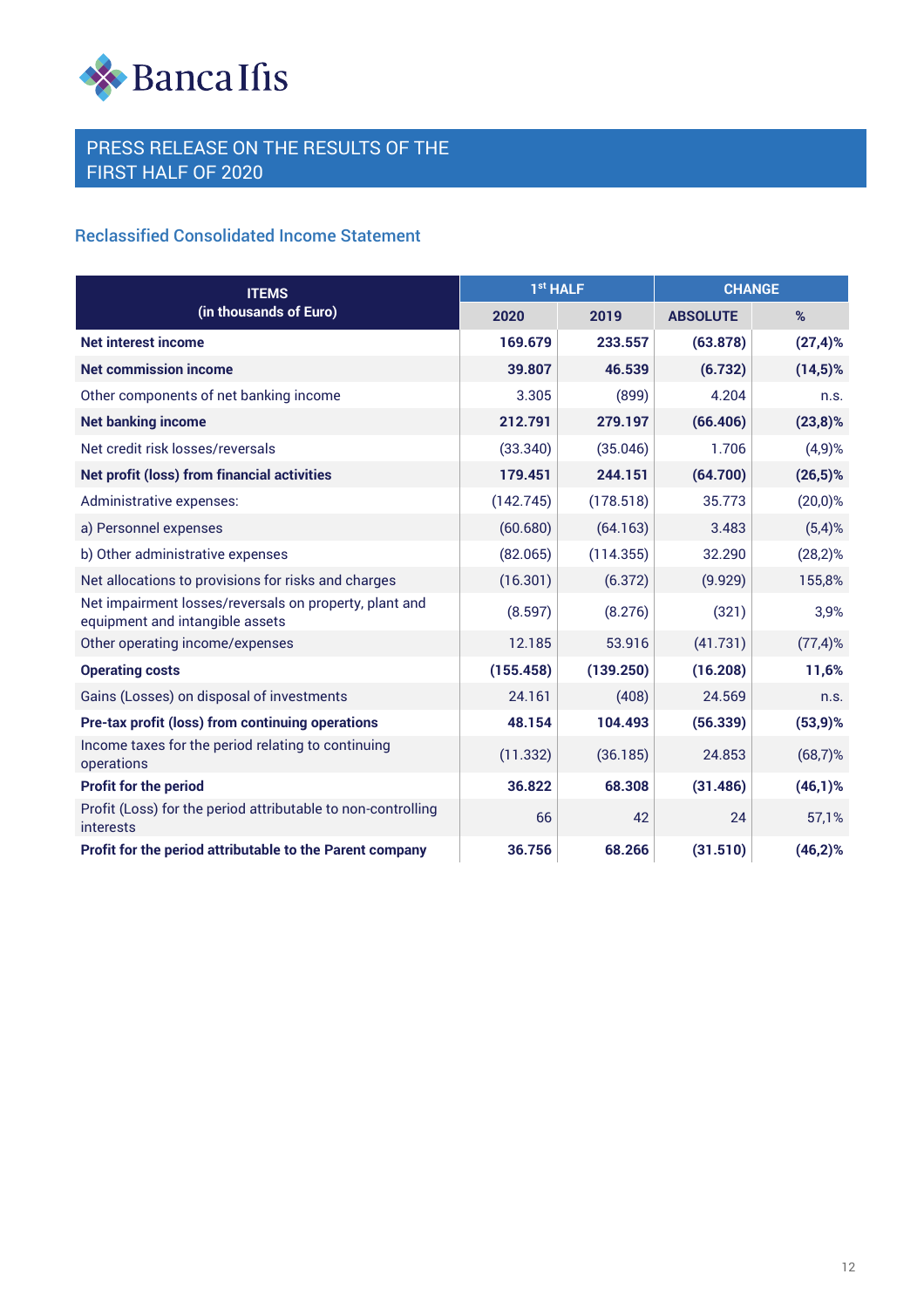

# Reclassified Consolidated Income Statement: 2nd Quarter

| <b>ITEMS</b>                                                                              | 2 <sup>nd</sup> QUARTER |           | <b>CHANGE</b>   |              |
|-------------------------------------------------------------------------------------------|-------------------------|-----------|-----------------|--------------|
| (in thousands of Euro)                                                                    | 2020                    | 2019      | <b>ABSOLUTE</b> | %            |
| <b>Net interest income</b>                                                                | 78.263                  | 118.293   | (40.030)        | $(33,8)$ %   |
| <b>Net commission income</b>                                                              | 18.710                  | 22.711    | (4.001)         | $(17,6)$ %   |
| Other components of net banking income                                                    | 9.866                   | 8.084     | 1.782           | 22,0%        |
| <b>Net banking income</b>                                                                 | 106.839                 | 149.088   | (42.249)        | $(28,3)$ %   |
| Net credit risk losses/reversals                                                          | (14.828)                | (21.958)  | 7.130           | $(32,5)\%$   |
| <b>Net profit (loss) from financial activities</b>                                        | 92.011                  | 127.130   | (35.119)        | $(27,6)$ %   |
| Administrative expenses:                                                                  | (70.196)                | (103.750) | 33.554          | $(32,3)$ %   |
| a) Personnel expenses                                                                     | (28.651)                | (32.716)  | 4.065           | $(12,4)$ %   |
| b) Other administrative expenses                                                          | (41.545)                | (71.034)  | 29.489          | $(41,5)$ %   |
| Net allocations to provisions for risks and charges                                       | (11.412)                | (3.860)   | (7.552)         | 195,6%       |
| Net impairment losses/reversals on property, plant and<br>equipment and intangible assets | (4.558)                 | (4.214)   | (344)           | 8,2%         |
| Other operating income/expenses                                                           | 4.207                   | 46.938    | (42.731)        | $(91,0)$ %   |
| <b>Operating costs</b>                                                                    | (81.959)                | (64.886)  | (17.073)        | 26,3%        |
| Gains (Losses) on disposal of investments                                                 |                         | (408)     | 408             | $(100,0)$ %  |
| Pre-tax profit (loss) from continuing operations                                          | 10.052                  | 61.836    | (51.784)        | $(83,7)$ %   |
| Income taxes for the period relating to continuing<br>operations                          | 328                     | (23.469)  | 23.797          | $(101, 4)$ % |
| Profit for the period                                                                     | 10.380                  | 38.367    | (27.987)        | $(72, 9)$ %  |
| Profit (Loss) for the period attributable to non-controlling<br><b>interests</b>          | 50                      | 21        | 29              | 137,1%       |
| Profit for the period attributable to the Parent company                                  | 10.330                  | 38.346    | (28.016)        | $(73,1)$ %   |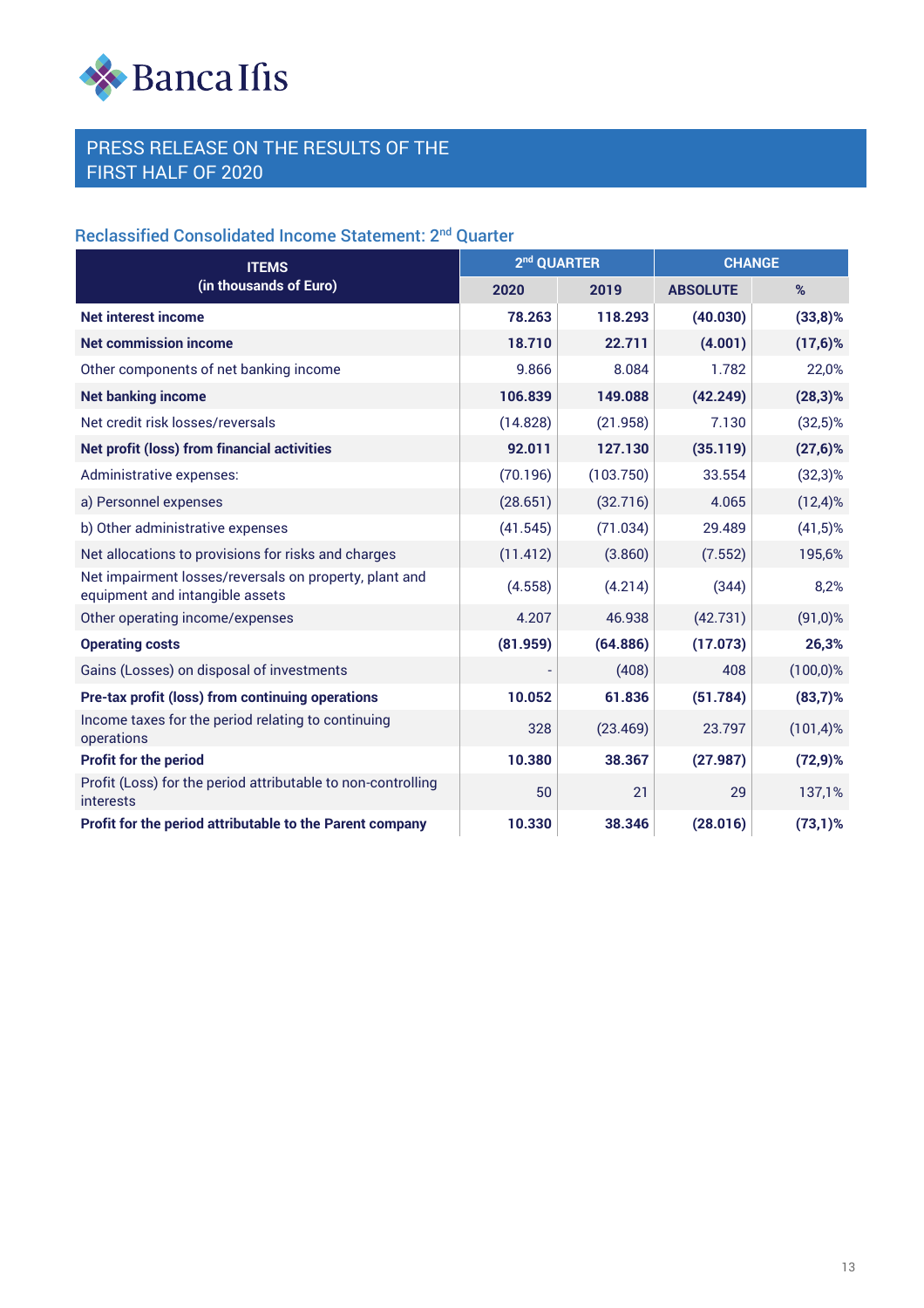

#### Capital indicators

| OWN FUNDS AND CAPITAL ADEQUACY RATIOS | <b>AMOUNTS AT</b> |            |  |  |
|---------------------------------------|-------------------|------------|--|--|
| (in thousands of Euro)                | 30.06.2020        | 31.12.2019 |  |  |
| Common equity Tier 1 Capital (CET1)   | 992.288           | 1.008.865  |  |  |
| Tier 1 capital (T1)                   | 1.042.975         | 1.064.524  |  |  |
| <b>Total own funds</b>                | 1.314.316         | 1.342.069  |  |  |
| <b>Total RWAs</b>                     | 8.571.680         | 9.206.155  |  |  |
| <b>Common Equity Tier 1 Ratio</b>     | 11.58%            | 10,96%     |  |  |
| <b>Tier 1 Capital Ratio</b>           | 12.17%            | 11,56%     |  |  |
| <b>Ratio - Total Own Funds</b>        | 15,33%            | 14,58%     |  |  |

*Common Equity Tier 1, Tier 1 Capital, and total Own Funds at 30 June 2020 do not include the profits generated by the Banking Group in the first half of 2020.*

| <b>OWN FUNDS AND CAPITAL ADEQUACY RATIOS:</b>                   | <b>AMOUNTS AT</b> |            |  |
|-----------------------------------------------------------------|-------------------|------------|--|
| <b>BANCA IFIS BANKING GROUP SCOPE</b><br>(in thousands of Euro) | 30.06.2020        | 31.12.2019 |  |
| Common equity Tier 1 Capital (CET1)                             | 1.318.319         | 1.312.821  |  |
| Tier 1 capital (T1)                                             | 1.318.319         | 1.312.821  |  |
| <b>Total own funds</b>                                          | 1.718.722         | 1.713.198  |  |
| <b>Total RWAs</b>                                               | 8.531.325         | 9.190.900  |  |
| <b>Common Equity Tier 1 Ratio</b>                               | 15.45%            | 14.28%     |  |
| <b>Tier 1 Capital Ratio</b>                                     | 15,45%            | 14,28%     |  |
| <b>Ratio - Total Own Funds</b>                                  | 20,15%            | 18,64%     |  |

*Common Equity Tier 1, Tier 1 Capital, and total Own Funds at 30 June 2020 do not include the profits generated by the Banking Group in the first half of 2020.*